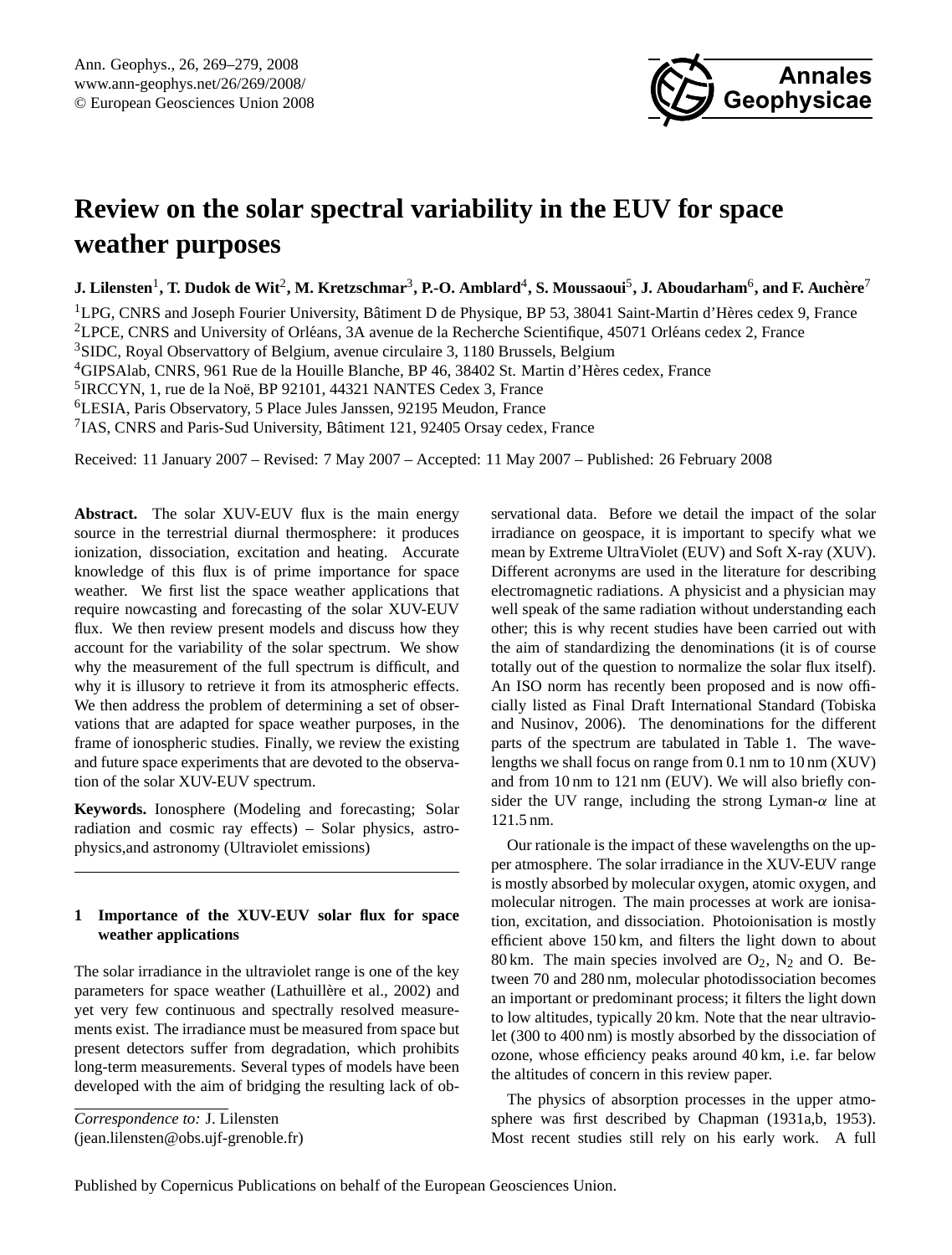<span id="page-1-0"></span>**Table 1.** Irradiance ranges with corresponding energies and temperatures in the case of thermodynamic equilibrium. Note that the irradiances are defined by their wavelength and not by their energy range.

(1) Range adopted by the World Health Organisation and the International Commission on Illumination.

 $^{(2)}$  Definition adopted in the aeronomy community. Other communities may consider 10 nm instead of 30 nm, and 100 nm instead of 120 nm. See also the ISO norm project by [Tobiska and Nusinov](#page-9-0) [\(2006\)](#page-9-0).

| Domain             | Subdomain      | Acronym    | Wavelength range<br>Energy<br>$\frac{hc}{\lambda}$ [eV]<br>$\Delta\lambda$ [nm] |                                       | Temperature<br>[MK] |
|--------------------|----------------|------------|---------------------------------------------------------------------------------|---------------------------------------|---------------------|
| Ultraviolet        |                | UV         | $100 - 400$                                                                     | $3.1 - 12.4$                          | $0.072 - 0.29$      |
| Ultraviolet        | $A^{(1)}$      | <b>UVA</b> | 315-400                                                                         | $3.1 - 3.9$                           | $0.072 - 0.090$     |
| Ultraviolet        | $R^{(1)}$      | <b>UVB</b> | 280-315                                                                         | $3.9 - 4.4$                           | $0.090 - 0.10$      |
| <b>Ultraviolet</b> | $C^{(1)}$      | <b>UVC</b> | $100 - 280$                                                                     | $4.4 - 12.4$                          | $0.10 - 0.29$       |
| Ultraviolet        | Near           | <b>NUV</b> | 300-400                                                                         | $3.1 - 4.1$                           | $0.072 - 0.096$     |
| Ultraviolet        | Middle         | <b>MUV</b> | $200 - 300$                                                                     | $4.1 - 6.2$                           | $0.096 - 0.14$      |
| <b>Ultraviolet</b> | $Far^{(2)}$    | <b>FUV</b> | $122 - 200$                                                                     | $6.2 - 10.16$                         | $0.14 - 0.24$       |
| Ultraviolet        | Lyman $\alpha$ |            | $121 - 122$                                                                     | 10.16-10.25                           | $0.236 - 0.238$     |
| Ultraviolet        | Vacuum         | <b>VUV</b> | $10 - 200$                                                                      | $6.2 - 124$                           | $0.14 - 2.9$        |
| Ultraviolet        | Extreme        | EUV        | $10 - 121$                                                                      | $10.25 - 124$                         | $0.24 - 2.9$        |
| $X$ -ray           |                |            | $0.005 - 30$                                                                    | $41.3 - 2.5 \times 10^5$              | $0.96 - 5.7$        |
| X-ray              | Soft X-rays    | XUV        | $0.1 - 10$                                                                      | $124 - 1.24 \times 10^4$              | $2.9 - 290$         |
| $X$ -ray           | Hard X-rays    |            | $0.001 - 0.1$                                                                   | $1.24\times10^{4} - 1.24\times10^{6}$ | 280-28 000          |
| $\gamma$ rays      |                |            | ${<}0.001$                                                                      | $>1.24\times10^{6}$                   | >28000              |

description of the physics may be found in [Lilensten](#page-8-4) [\(1999\)](#page-8-4) and in [Schunk and Nagy](#page-9-1) [\(2004\)](#page-9-1). The impact of the XUV-EUV fluxes on space weather through the atmospheric system are important. Let us mention the three principal ones.

## 1.1 Satellite drag: a thermospheric process

One of the prime motivations for nowcasting and forecasting the solar XUV-EUV flux is the specification of atmospheric densities for spacecraft orbit determination, attitude control, and also for debris mitigation. When an object (spacecraft, or debris) travels through an atmosphere, it experiences a drag force opposite to the direction of its motion. As a first approximation, this drag force depends on the thermospheric density, the satellite velocity, the satellite crosssectional area and a drag coefficient. The evaluation of the drag force is conditioned by the knowledge of the thermospheric density, which usually comes out of a model. The sources of density variations in the thermosphere are primarily the XUV and EUV fluxes, particle precipitation and electric fields. The physical processes involve photo-absorption, particle collisions, Joule heating and frictional heating. For space weather, the main consequence (amongst other phenomena) is a dilatation of the thermosphere. During periods of strong solar activity, the density may increase by a factor of 10 at the altitude of the International Space Station  $(400 \,\mathrm{km})$ .

The prime goal of satellite operators is to predict the position of a space object with a accuracy of at least 20 km after 24 h. This prediction requires a permanent monitoring and adjustment of the drag equation through neutral atmosphere models. Several methods are currently used: the proxy approach, which relies on indices, today still remains important and is difficult to bypass for long-term studies. A technological approach consists of estimating the thermospheric drag using a reference object, such as a spacecraft with a welldetermined cross section (Marcos et al., reported in [Nicholas](#page-9-2) [et al.,](#page-9-2) [2000\)](#page-9-2). Physical approaches consist in feeding the models with observations. These observations can, for example, be the UV airglow [\(Nicholas et al.,](#page-9-2) [2000\)](#page-9-2), the thermospheric temperature (Lathuillère et al., [2002\)](#page-8-5), or ionospheric parameters, such as the Total Electron Content (TEC) [\(Lilensten](#page-9-3) [and Blelly,](#page-9-3) [2002\)](#page-9-3).

1.2 Telecommunication and positioning: ionospheric processes

The ionosphere influences electromagnetic wave propagation mainly through scattering, absorption and Faraday rotation [\(Leroy,](#page-8-6) [2000\)](#page-8-6). The optical index depends strongly on the electron density and on the thermospheric composition which, like in the thermosphere, depend on the XUV and EUV fluxes, on particle precipitation, and on electric fields. An additional source is the physical link with the exosphere, in particular with the protonosphere. The underlying physical processes differ slightly from those encountered in the thermosphere, as they involve photo-ionisation, particle collision ionisation, currents and frictional heating. These processes produce (amongst other effects) rapid variations and generate small-scale disturbances, such as blobs, patches, and scintillations.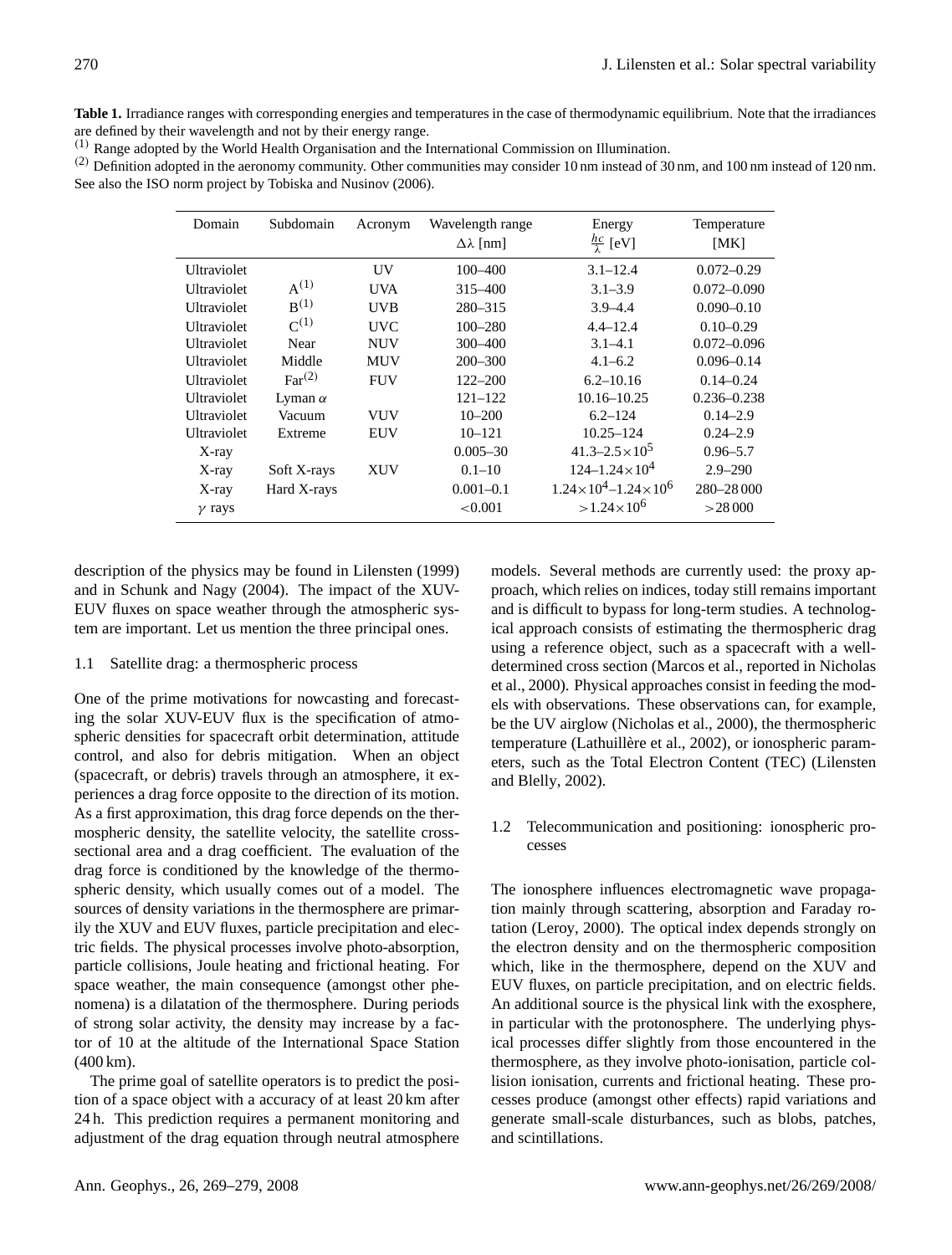# J. Lilensten et al.: Solar spectral variability 271

All existing models (physical, profilers, TEC derived from GPS, ...) fail in reproducing the real-time ionosphere, especially at high latitude and during solar events [\(Jakowski et al.,](#page-8-7) [1999;](#page-8-7) [Lunt et al.,](#page-9-4) [1999;](#page-9-4) [Lilensten et al.,](#page-9-5) [2005\)](#page-9-5). As for the thermosphere, there is a strong need for a permanent monitoring and adjustment of the equations and the strategy consists of using proxies or physical approaches (for example, with topside sounders). The ionosphere, however, is somewhat more easily accessible from the ground than from the thermosphere, thereby offering additional opportunities for calibrating models.

1.3 Space weather versus classical weather

Classical weather is somehow out of the scope of this review, and yet we mention it here since the different layers of the terrestrial atmosphere are intimately coupled. Several phenomena contribute to these changes; see, for example, the reviews by [Haigh](#page-8-8) [\(2005\)](#page-8-8), [Bard and Frank](#page-7-0) [\(2006\)](#page-7-0), and [Calis](#page-7-1)[esi et al.](#page-7-1) [\(2006\)](#page-7-1). Some of these processes may be related to space weather. The principal ones are:

- **–** Influence of the total solar irradiance. Records show such an influence over different time scales [\(Haigh and](#page-8-9) [Blackburn,](#page-8-9) [2006\)](#page-8-9). The influence of the total solar irradiance on time scales of decades or less is not as clear as for long-term effects. Typical estimates range from 6% to 30%, with a likely value of about 12% [\(Alley et al.,](#page-7-2) [2007\)](#page-7-2), which is below the value published 5 years earlier by the Intergovernmental Panel on Climate Change.
- **–** Influence of the cosmic rays on condensation nuclei and thereby on cloud cover [\(Svensmark and Friis-](#page-9-6)[Christensen,](#page-9-6) [1997;](#page-9-6) [Svensmark,](#page-9-7) [2007\)](#page-9-7). The microphysics is described in [Harrison and Carslaw](#page-8-10) [\(2003\)](#page-8-10). The impact on climate remains controversial as subsequent studies have failed to confirm a relationship [\(Laut,](#page-8-11) [2003;](#page-8-11) [Damon and Laut,](#page-8-12) [2004\)](#page-8-12).
- **–** Indirect influence of the UV variability: above 30 km, the ozone response is well pronounced [\(Rozanov et al.,](#page-9-8) [2005;](#page-9-8) [Calisesi and Matthes,](#page-7-3) [2006\)](#page-7-3). This, in turn, influences the dynamic coupling between the stratosphere and troposphere [\(Haigh and Blackburn,](#page-8-9) [2006\)](#page-8-9).
- **–** Influence of the solar wind: some mechanisms have been suggested as early as 1994 [\(Tinsley,](#page-9-9) [1994\)](#page-9-9). In particular, Joule heating induced by the solar wind and interplanetary magnetic field may influence the circulation and ozone concentration in the middle atmosphere [\(Zubov et al.,](#page-10-0) [2005\)](#page-10-0).
- **–** Impact of greenhouse gases, with, for example, the falling sky theory [\(Roble and Dickinson,](#page-9-10) [1989\)](#page-9-10).
- **–** Impact of upper lightning [\(Sentman et al.,](#page-9-11) [1995\)](#page-9-11) with red sprites, blue jets, elves, etc.

At least the two last ones may be directly related to the thermospheric and ionospheric processes.

Let us finally mention the importance of XUV-EUV irradiance measurements for modelling radiative transfers in planetary atmospheres, for simulating solar cell power and material degradation. Scientific applications of ultraviolet measurements to bodies other than the Sun have recently been reviewed by [Brosch et al.](#page-7-4) [\(2005\)](#page-7-4).

#### **2 Origin and variations of the XUV-EUV fluxes**

The Sun varies on all scales and the variability is strongly dependent on the wavelength. For some reviews, see the works by [Lean](#page-8-13) [\(1987,](#page-8-13) [1991\)](#page-8-14), [Tobiska](#page-9-12) [\(1993\)](#page-9-12), [Pap et al.](#page-9-13) [\(1994\)](#page-9-13) and [Woods et al.](#page-10-1) [\(2005\)](#page-10-1). Let us briefly examine the various solar origins of this XUV-EUV flux. The UV emission is generated at relatively low temperatures, i.e. in the chromosphere and in the transition region. At the lowest considered temperatures, there is no local thermodynamic equilibrium in the solar atmosphere. The source function can no longer be considered to be a Plank function, and must be evaluated instead by considering each individual atomic process that is involved in the generation of the spectrum. In other words, Table [1](#page-1-0) cannot be used to infer the temperature of the formation of a line from its wavelength.

## 2.1 Near UV emission processes: electronic transition

Although the near UV has little impact on space weather applications, some UV lines are used as proxies for assessing the variability of the long wavelength range of the EUV spectrum. In the near UV range, one finds some distinct lines such as:  $H(\delta)$  at 410.2 nm, Ca+ (line H) at 396.8 nm, Ca+ (line K) at 393.4 nm, Fe (line M) at 373.5 nm, Mg at  $285.2$  nm, Mg+ (line h) at  $280.2$  nm, and Mg+ (line k) at 279.5 nm. All these lines have a chromospheric or photospheric origin. They are very sensitive to solar activity. All of them are optically thick and the first phenomenon at work is collisions. In the UV range, one finds the hydrogen Lyman series, which includes the Ly $\alpha$  line at 121.5 nm, Ly $\beta$  at 102.5 nm, and Ly $\gamma$  at 97.2 nm. These lines are typical electronic lines, in which the electron goes from a ground state  $(n=1)$  to higher states. Ly $\alpha$  corresponds to the  $n=1$  toward the  $n=2$  transition, Ly $\beta$  from  $n=1$  to  $n=3$ , and Ly $\gamma$  from  $n=1$  to  $n=4$ . The energy gained through collisions or photon absorption may exceed the ionization threshold. This is the case in the chromosphere for Ca. However, at such temperatures, calcium atoms are almost all in the singly ionized state Ca II, with the single outer electron in a 4 s orbit (H line). The 4p orbit may eventually also be reached (K line). Ca II lines are collisionally controlled. These lines are also very sensitive to solar activity and are observable from the ground. Daily observations are performed at several observatories, in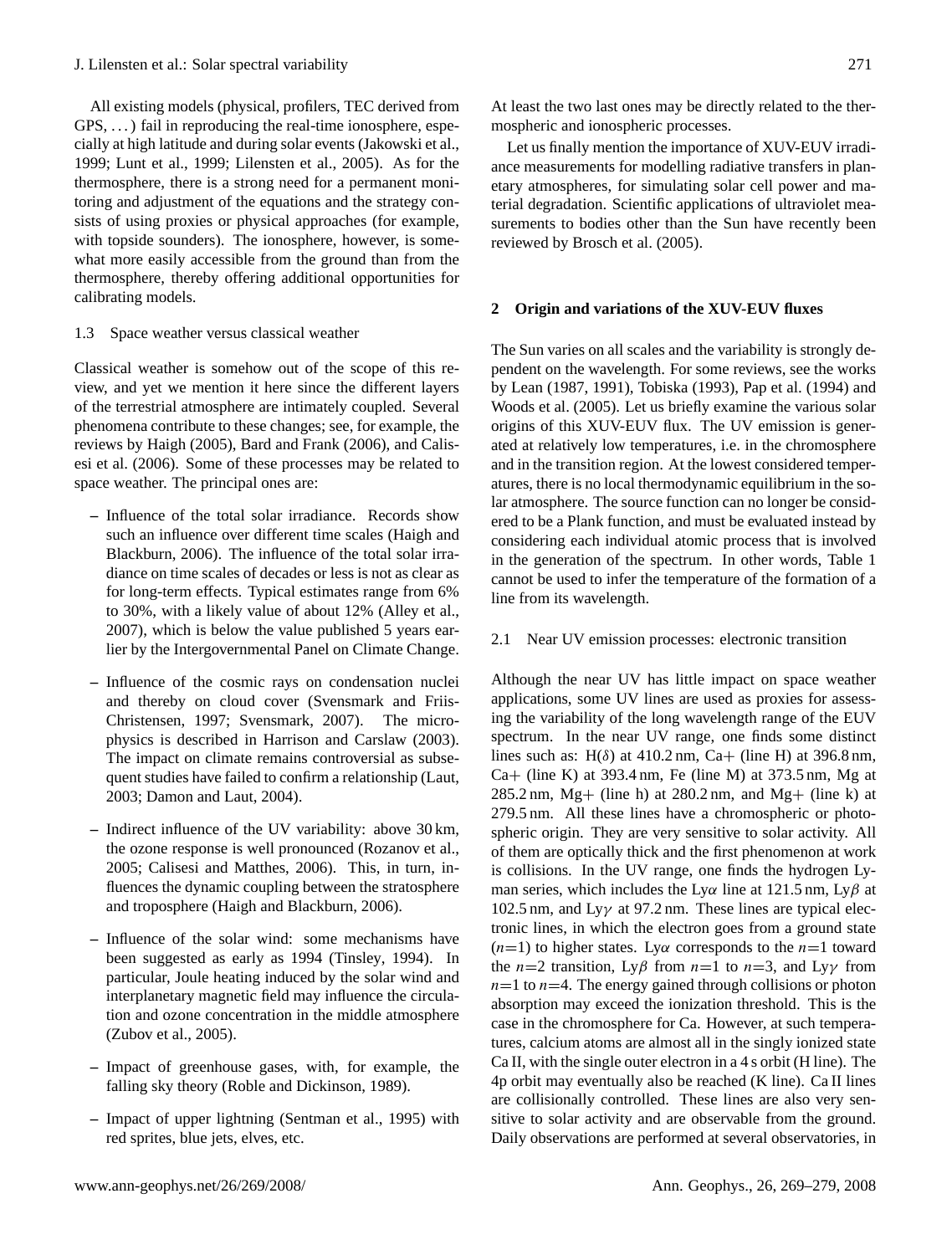particular at Meudon and at Big Bear observatory [\(Johannes](#page-8-15)[son et al.,](#page-8-15) [1995\)](#page-8-15).

Two other Fraunhofer lines in the near UV are important. Both are due to singly ionized magnesium, at wavelengths of 280.2 nm (Mg II h line) and 279.5 nm (Mg II k line). The electron transitions involved are similar to those for the Ca II H and K lines, and they are also collisionally controlled. These lines are widely used today as a solar activity index [\(Heath and Schlesinger,](#page-8-16) [1986\)](#page-8-16). The core of the Mg II line is imprinted by the variability of the UV as it originates in the upper chromosphere, as compared to the wings, which are generated in the photosphere and are therefore insensitive to solar UV variations. The MgII index is calculated by taking the ratio of the irradiance at the core of the Mg II absorption feature at 280 nm to the average irradiance in the wings of the Mg II feature at approximately 276 and 283 nm. Because of that, the MgII index is a dimensionless quantity which is unaffected by most undesirable effects, such temporal and spectral changes in the instrument response [\(Viereck](#page-10-2) [et al.,](#page-10-2) [2001\)](#page-10-2). This index is today derived from various instruments that differ in resolution, wavelength selection, and derivation method and yet are in excellent agreement [\(Cebula](#page-7-5) [and Deland,](#page-7-5) [1998;](#page-7-5) [de Toma et al.,](#page-8-17) [1997;](#page-8-17) [White et al.,](#page-10-3) [1998\)](#page-10-3).

Finally, the He II line at 30.4 nm is currently observed by the SEM [\(Judge et al.,](#page-8-18) [1998\)](#page-8-18) and EIT [\(Delaboudiniere et al.,](#page-8-19) [1995\)](#page-8-19) instruments on board SOHO, albeit with a resolution of a few nm. This spectral band is dominated by chromospheric emissions emitted around 50 000 K. All these quantities are strongly correlated both with each other, and with other proxies for solar activity, such as the  $f_{10.7}$  decimetric index, thereby expressing the strong connections between different solar atmospheric layers [\(Floyd et al.,](#page-8-20) [2005\)](#page-8-20).

2.2 UV to XUV emission processes: line emission, freefree and free-bound processes

UV and EUV emission processes do not involve neutral atoms or singly charged ions, but multiple charged ions. The collision with an electron generates additional ionizations if the energy of the incident electron exceeds a threshold (typically 12 eV). We then have an ionization  $(X^{+m} + e^- \rightarrow X^{+m+1} + 2e^-)$ , in which the ion is left in an excited state, and goes to a state of lower energy by emitting a photon. We can also have radiative recombination  $(X^{+m} + e^- \rightarrow X^{+m-1})$  with the emission of a photon. The impact with an electron may also leave the ion in an excited state such that it auto-ionizes after a short period of time  $(X^{+m*} \rightarrow X^{+m+1}+e^-)$ . This excitation can be an electronic recombination  $(X^{+m} + e^- \rightarrow X^{+m-1*})$ , where a free electron is captured by the atom. After auto-ionization, the ion is mostly left in a ground state. Some of these processes can also occur with proton collisions or with photoabsorption. These processes, however, have a minor influence. Finally, charge transfer with the abundant hydrogen may leave the ion in an excited state, from which a photon is emitted  $(X^{+m} + H \rightarrow X^{+m-1*} + H^{+}).$ 

Radiative recombination involves the transfer of a free electron to a captured electron (free-bound process). In the free-free case (or "Bremsstrahlung"), an electron is accelerated or decelerated through the interaction with a Coulombian potential of an ion. These two last processes are responsible for the continuum, in which all frequencies are excited, creating a continuous baseline in the solar spectrum. The other origin of the continuum is the recombination of electrons with bare carbon and oxygen nuclei. The physics involved depends on many parameters, such as the relative abundance of each element, the ionisation ratio, and excitation ratio [\(Arnaud and Rothenflug,](#page-7-6) [1985;](#page-7-6) [Arnaud and Ray](#page-7-7)[mond,](#page-7-7) [1992\)](#page-7-7).

On top of the continuum, several lines are worth examining. In the X-ray range, two resonance lines in the Fe XIV spectrum at 5.90 and 5.96 nm are emitted from the 3p ground state to the 4d state. Above active regions, the temperature of the lower corona can increase to about  $4 \times 10^6$  K. This results in the additional ionization of iron, especially Fe XV and Fe XVII, whose bright emissions motivated the choice of the 28.4 nm band for one of the filters of EIT on board SOHO [\(Delaboudiniere et al.,](#page-8-19) [1995\)](#page-8-19).

In the XUV range, resonance lines of helium-like ions of light elements arise, such as carbon (C V) at 4.03 nm, oxygen (O VII) at 2.16 nm and neon (Ne IX) at 1.345 nm. Similarly, there are lines of hydrogen-like ions, equivalent to the Lyman lines of hydrogen itself at UV wavelengths: the  $Ly\alpha$  lines of hydrogen-like carbon (C VI) at 3.37 nm and oxygen (O VIII) at 1.90 nm.

In the EUV range, several intense lines are due to lithiumlike ions. Lithium has three electrons, with the outer in the  $n=2$  orbit. Excitation may take it from a 2-s sub-orbit to a 2p, and de-excitation back to 2 s results in two closely spaced lines forming a doublet. The lithium-like carbon (C IV) doublet at 155 nm is emitted at transition region temperatures. The lithium-like oxygen (O VI) doublet is at 103.2 nm and 103.8 nm, and originates in the coronal region. The lithium-like magnesium (Mg X) is at 61.0 nm and 62.5 nm, and the silicon (Si XII) is at 49.9 nm and 52.1 nm. Fe IX/X at 17.1 nm, which is also observed by EIT, is due to a 3p–3d transition.

### 2.3 The XUV-EUV-UV spectral variability

The variability of the solar irradiance over one solar cycle is very small in the visible range (less than 0.1%), and slightly larger in the infrared part (less than 1%). These numbers strongly increase shortward of 200 nm, where the variability may exceed 100% [\(Woods et al.,](#page-10-4) [1998\)](#page-10-4). The contribution of XUV-EUV to the total solar irradiance is very small, so that the variability of the latter remains comparable to that of the visible domain (Pap and Fröhlich, [1999\)](#page-9-14). Some typical values of the variability are listed in Table [2.](#page-4-0) For a review on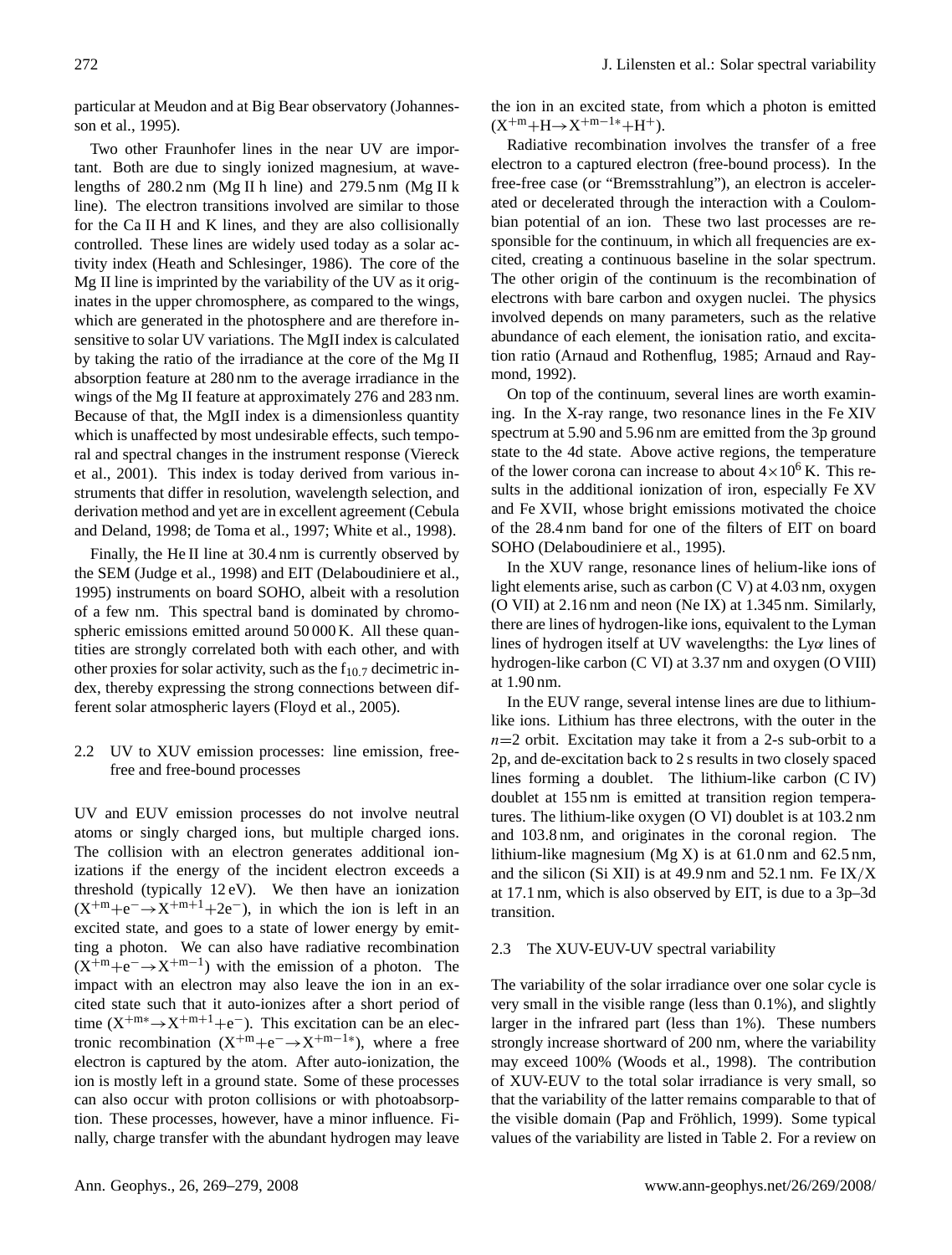<span id="page-4-0"></span>measurements from GOES/SEM.

| total solar $Mg \amalg Ca K$ Ly $\alpha$ |    |    |    |      | He II Fe XV soft X-ray $f_{10.7}$<br>irradiance index index $121.5 \text{ nm}$ $30.4 \text{ nm}$ $28.4 \text{ nm}$ $0.1 - 0.8 \text{ nm}$ index |    |
|------------------------------------------|----|----|----|------|-------------------------------------------------------------------------------------------------------------------------------------------------|----|
| 0.06                                     | 6. | 27 | 25 | -53. | >200                                                                                                                                            | 77 |

the XUV-EUV variability, see [Lean](#page-8-13) [\(1987\)](#page-8-13) and [Woods and](#page-10-5) [Eparvier](#page-10-5) [\(2006\)](#page-10-5).

The XUV-EUV variability has two components. The short-term and most variable component is associated with sporadic explosive events, such as bright points, flares, and eruptions. The EUV flux is enhanced by these eruptive events because of the temperature increase and electron acceleration. Free-free processes are enhanced, and the emission may increase by orders of magnitude [\(Phillips,](#page-9-15) [1995\)](#page-9-15), especially in the XUV range [\(Woods et al.,](#page-10-1) [2005\)](#page-10-1). The second and slow variability component evolves on times scales of days to years and depends on full disc activity.

# **3 Are existing XUV-EUV models suitable for space weather?**

There are several categories of aeronomical models. The first one consists of models that were first developed in the eighties and that rely heavily on data from Atmospheric Explorer mission [\(Hinteregger et al.,](#page-8-21) [1973\)](#page-8-21). Many models today still use the binning of the spectrum that was first proposed by [Torr and Torr](#page-9-16) [\(1979\)](#page-9-16). The success of this approach has to do with its simplicity and the existence of a set of absorption cross sections for each wavelength bin. There are two reference fluxes: one for active and one for quiet conditions. Other levels of activity are modelled by interpolating the decimetric index  $f_{10.7}$ . In the mean time, the experimental data used to determine the flux has gradually improved [\(Hinteregger,](#page-8-22) [1981;](#page-8-22) [Hinteregger and Katsura,](#page-8-23) [1981;](#page-8-23) [Torr and](#page-9-17) [Torr,](#page-9-17) [1985\)](#page-9-17).

[Tobiska](#page-9-18) [\(1991\)](#page-9-18) and [Tobiska and Eparvier](#page-9-19) [\(1998\)](#page-9-19) developed a different model, called EUV, using a more extended database. In comparison to the previous ones, this model retrieves the solar flux from the decimetric index and its average. The latest versions use new input parameters computed from a previous version of the code [\(Tobiska et al.,](#page-9-20) [2000\)](#page-9-20). EUVAC [\(Richards et al.,](#page-9-21) [1994\)](#page-9-21) is based on a reference flux that differs from the one used by Torr and Hinteregger, and relies on specific interpolation formula. EUVAC also adds physical constraints on the coronal flux. Its latest version, named HEUVAC [\(Richards et al.,](#page-9-22) [2006\)](#page-9-22), extends the EUV model below 5 nm and includes data from the SEE instrument on board TIMED [\(Woods et al.,](#page-10-1) [2005\)](#page-10-1).

All these models are valuable tools for aeronomic studies. None of them, however, can properly track solar activity. There are several reasons for this. The first one is the lack of data as the observations span at best 2 solar cycles. Secondly, because the observations are discontinuous in time, not all geophysical conditions are properly covered. Third, due to historical reasons, the wavelength resolution is rather coarse, with generally 39 bins. Finally, all these models rely on one or a few indices that only partly describe the multiple facets of solar activity. As shown by [Dudok de Wit et al.](#page-8-24) [\(2007\)](#page-8-24), none of the indices is representative of the variability of the EUV spectrum at all wavelengths. Therefore, accurate forecasting cannot fully rely on any of these models, regardless of their (numerous) qualities.

The second category of models uses additional inputs to reach better accuracy. The Flare Irradiance Spectral Model (FISM) is based on data from TIMED. FISM is an empirical model that estimates the solar irradiance from 0.1 to 190 nm with a 1-nm resolution, and with a time cadence of 60 s [\(Chamberlin et al.,](#page-8-25) [2006\)](#page-8-25). FISM can therefore model both eruptive events (for which very few accurate measurements exist) and long-term effects. Its inputs are traditional proxies (Mg II,  $f_{10.7}$ , and Ly $\alpha$ ) and the irradiance in several bands (0–4 nm, 30.5 nm, 36.5 nm) to model the daily component. FISM also makes use of soft X-ray measurements from GOES (0.1–0.8 nm) to model flares. This model is the first one that can be used for near real-time space weather operations.

The third category involves a radically different approach that has been investigated independently by two teams. Instead of relying on existing irradiance observations, the idea is to use Differential Emission Measure (DEM) distributions derived from spatially and spectrally resolved solar observations, full-disk solar images, and a database of atomic physics parameters, to calculate the solar EUV irradiance [\(Kretzschmar et al.,](#page-8-26) [2006;](#page-8-26) [Warren,](#page-10-6) [2006\)](#page-10-6). These efforts have resulted in the definition of a quiet Sun reference spectrum and solar minimum irradiance observations [\(Warren et al.,](#page-10-7) [1998;](#page-10-7) [Kretzschmar et al.,](#page-8-27) [2004\)](#page-8-27). NRLEUV2 is the latest model developed by [Warren](#page-10-6) [\(2006\)](#page-10-6), which also includes data from the CDS and SUMER spectrometers on SOHO. Although the overall agreement with the observations is quite good, some discrepancies subsist [\(Woods et al.,](#page-10-1) [2005\)](#page-10-1). The computed spectra overestimate the EUV continuum and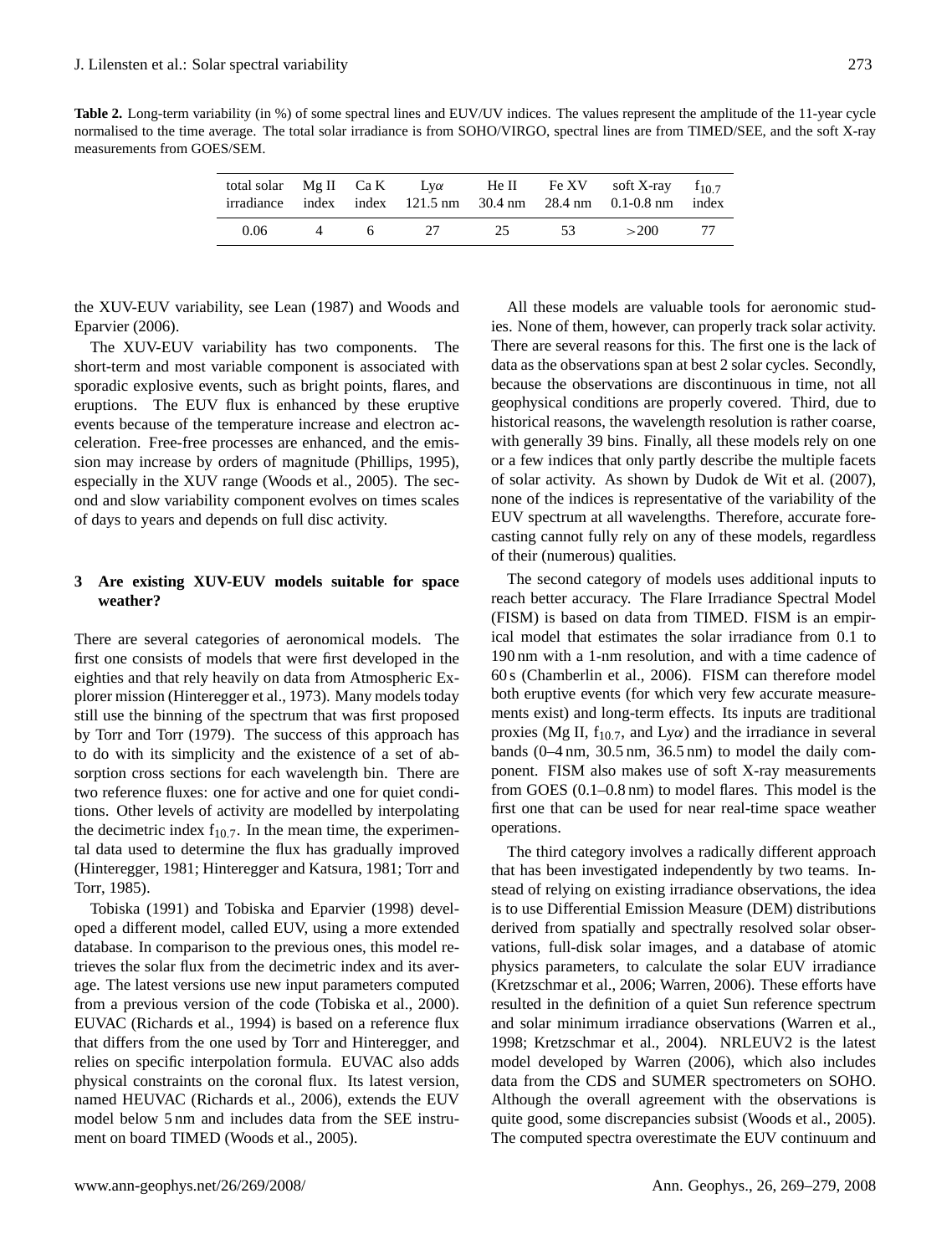cannot properly reproduce the observed irradiances below 160 nm. Such discrepancies are inevitable as the underlying conditions are not all fulfilled: not all lines are optically thin, assumptions need to be made on the pressure, temperature and electron density profiles, relative abundances must be known, etc. [\(Kretzschmar et al.,](#page-8-27) [2004\)](#page-8-27). In spite of these limitations, models such as NRLEUV2 are valuable tools for research. Their relevance for space weather operations is as yet more questionable.

# **4 Trying to retrieve the XUV-EUV fluxes from their effects is illusory**

Since the impact of the XUV-EUV solar flux on the ionosphere is well understood, it is tempting to infer this flux from its effects. The reconstruction of the total solar irradiance from atmospheric effects has recently been reviewed by [Krivova and Solanki](#page-8-28) [\(2005\)](#page-8-28). Our interest is in the connection between the solar EUV-XUV flux and the thermosphereionosphere system. The variation of ionospheric parameters, such as the electron density profile as measured at one location by incoherent scatter radar, has been discussed by [Mikhailov and Schlegel](#page-9-23) [\(2000\)](#page-9-23) and [Zhang et al.](#page-10-8) [\(2002\)](#page-10-8). To extend this approach to a larger area, one may consider the critical frequency in the E region [\(Nusinov,](#page-9-24) [2006\)](#page-9-24). Thermospheric parameters have also been used. [Strickland et al.](#page-9-25) [\(2004\)](#page-9-25) made an attempt to derive the solar flux from terrestrial dayglow observations in the far ultraviolet. The brightest oxygen emissions (red and green lines) have been used by [Singh and Tyagi](#page-9-26) [\(2002\)](#page-9-26). In each case, the impact of the flux must be isolated and modelled by a kinetic and/or fluid ionospheric and/or thermospheric code.

The importance of these approaches should not be underestimated as they offer an excellent way for validating or refuting solar flux models. Most of them, however, are not suitable for space weather purposes. One of the obstacles is the multiplicity of intricate phenomena. A flare, for example, enhances the XUV-EUV flux, but also increases the electric field, which alters the dynamics of the ionosphere, heating the lower layers and thereby modifying the ion composition and the exospheric temperature, which, in turn, is an input parameter for some thermospheric codes. These processes are so complex and so much entangled that their solutions are not necessarily unique [\(Lilensten and Blelly,](#page-9-3) [2002\)](#page-9-3). Moreover, all codes depend on internal physical and chemical parameters (e.g. absorption cross sections, collision cross sections) that are known with limited accuracy.

The thermospheric impact of the variability of the solar flux is equally difficult to use. [Culot et al.](#page-8-29) [\(2005\)](#page-8-29) have shown that the green line is not sensitive enough to geomagnetic activity in order to be used as a thermospheric tracer for space weather. Let us do a simple calculation for the case of the ionosphere: the primary electron production (due to photoionization) is roughly proportional to the total XUV-EUV solar flux, as it is described by the Beer-Lambert law [\(Lilen](#page-9-27)[sten et al.,](#page-9-27) [1989\)](#page-9-27). The additional production from electron collisions (secondary production) is also sensitive to solar activity. In the E and lower F regions, this additional production may double (quiet conditions) or triple (active conditions) the primary production. At higher altitude, the effect is about constant (30% of the primary production). In the E and lower F regions, the electron density is roughly proportional to the square root of the production [\(Schlegel,](#page-9-28) [1988\)](#page-9-28). A variation of the solar irradiance by, say, 33% then results in a variation of the electron production rate by less than 100% (3 times the irradiance variation) and a variation of the electron density of about 10%. This value approximately equals the error bar for the most accurate measurements made by incoherent scatter radars; it certainly exceeds the precision on the TEC, as derived from global positioning measurements. To conclude, even accurate ionospheric measurements presently remain too coarse to evaluate the contribution of various parts of the solar EUV-XUV spectrum. Establishing a correspondence between the two is important for research, but trying to retrieve the XUV-EUV fluxes from their impact is illusory.

# **5 Measuring the whole spectrum is difficult and expensive**

Making continuous and real-time measurements of the XUV-EUV irradiance has always been a challenge. The instruments are costly and sensitive to contamination, their lifetime is limited by degradation, and frequent recalibration is required. In a comprehensive review, [Schmidtke et al.](#page-9-29) [\(2002\)](#page-9-29) show that the spectral coverage of the solar spectrum in the last solar cycles has been far from complete. This has resulted in a long hiatus known as the "EUV hole" [\(Donnelly,](#page-8-30) [1988;](#page-8-30) [Woods et al.,](#page-10-1) [2005\)](#page-10-1) that has lasted until 2002. A list of present and future missions can be found in [Hochedez](#page-8-31) [et al.](#page-8-31) [\(2006\)](#page-8-31). Even on board SOHO, the spectrum is not fully measured, although several instruments are devoted to its observation. SUMER [\(Wilhelm et al.,](#page-10-9) [1995\)](#page-10-9) is a normal incidence spectrometer with two alternate detectors working in UV wavelength, from 50 nm to 161 nm. The spatial resolution along the slit has an average value of 1 arcsec and the spectral resolution is about 0.0044 nm. The measurements made by SUMER have been heavily used in the aforementioned works by [Warren et al.](#page-10-7) [\(1998\)](#page-10-7) and [Kretzschmar et al.](#page-8-27) [\(2004\)](#page-8-27).

The images taken by EIT [\(Delaboudiniere et al.,](#page-8-19) [1995\)](#page-8-19) are well known and have largely contributed to the success of SOHO. EIT observes the full disk at 28.4 nm, 17.1 nm, 19.5 nm and 30.4 nm and is a key facility for space weather. EIT, in principle, cannot be used for reconstructing the solar DEM as one of its lines is optically thick. Reconstructions have nevertheless been reported by [Cook et al.](#page-8-32) [\(1999\)](#page-8-32). Finally, the Solar Extreme Ultraviolet Monitor (SEM) is a transmission grating spectrometer that has been designed to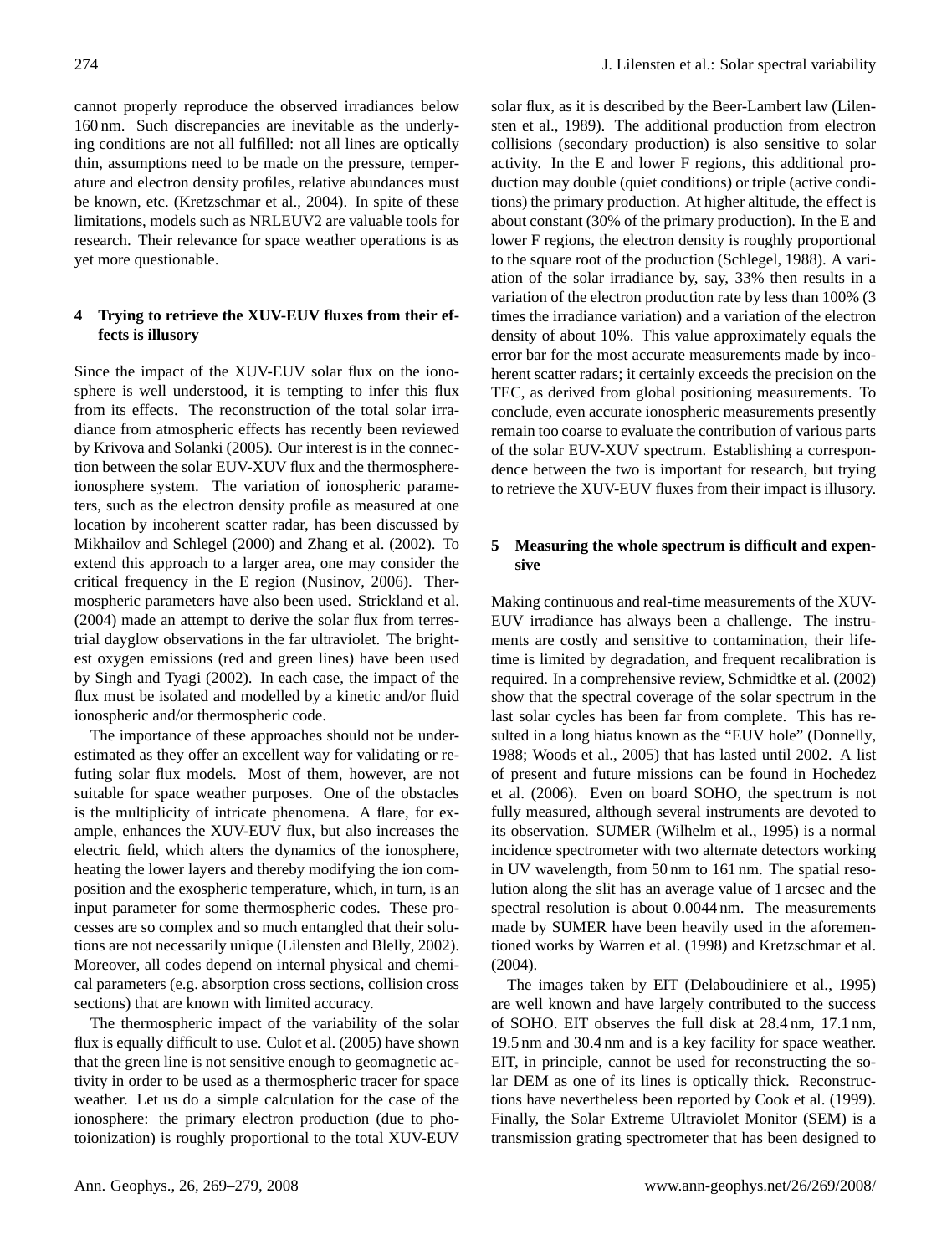measure the absolute solar EUV flux in the Al bandpass region (17–70 nm) and around the He II line at 30.4 nm [\(Ogawa](#page-9-30) [et al.,](#page-9-30) [1998\)](#page-9-30).

An outstanding instrument that continuously measures the XUV-EUV spectrum since February 2002 is the Solar EUV Experiment (SEE) on board the TIMED spacecraft [\(Woods](#page-10-1) [et al.,](#page-10-1) [2005\)](#page-10-1). SEE actually consists of 2 parts, an EUV Grating Spectrograph (EGS) that measures the spectrum from 25 to 195 nm with 0.4 nm spectral resolution and a XUV Photometer System (XPS) that measures from 0.1 to 35 nm with a spectral bandpass of 5 to 10 nm. In the frame of this review, SEE is certainly a unique instrument, and is heavily used (e.g. [Dudok de Wit et al.,](#page-8-33) [2005;](#page-8-33) [Kretzschmar et al.,](#page-8-26) [2006;](#page-8-26) [Warren,](#page-10-6) [2006\)](#page-10-6). Unfortunately, XPS is now partly ineffective.

Two other relevant instruments are the Large Yield RAdiometer (LYRA) and the EUV Variability Experiment (EVE). LYRA [\(Hochedez et al.,](#page-8-31) [2006\)](#page-8-31) is a VUV radiometer on board PROBA2 (to be launched in 2008) and will measure the spectrum in 4 different bands and with a cadence up to 30 Hz: Ly $\alpha$  (115–125 nm), Herzberg continuum (200– 220 nm), Al channel (17–70 nm) and Zr channel (1–20 nm). The EVE instrumental suite [\(Woods et al.,](#page-10-10) [2006\)](#page-10-10) on board the Solar Dynamics Observatory (SDO) is a heritage from SEE, with higher spectral resolution, higher temporal cadence, and better accuracy. The launch of SDO is planned in 2008, with a nominal lifetime of 5 years. EVE consists of several instruments: the Multiple EUV Grating Spectrograph (MEGS) is a set of 2 spectrographs that measure the 5–105 nm spectral irradiance with 0.1 nm spectral resolution and with 10-s cadence. Part of the MEGS-A CCD is directly illuminated to measure the individual X-ray photons in the 0–7 nm range with 1 nm or better spectral resolution. The EUV Spectrophotometer (ESP) is a spectrograph that measures the solar irradiance in the 0.1–7 nm, 17–34 nm, and 58– 63 nm bands to provide solar X-ray measurement shortward of 5 nm.

The SEE spectrograph on board TIMED is currently suffering from growing degradation and even though EVE will soon take over, long-term measurements of the full XUV-EUV-UV spectrum with sufficient spectral and temporal resolution are not guaranteed.

# **6 It is therefore tempting to deduce the whole spectrum from the measurement of a reduced set of lines**

One of the most conspicuous properties of the solar XUV-EUV spectrum is remarkably similar time evolutions of most spectral lines, when properly normalised (e.g. [Floyd et al.,](#page-8-20) [2005\)](#page-8-20). This raises the question as to whether one could infer the spectral variability from a small ensemble of lines only. One could, for example, assume that the total solar spectrum is a linear superposition of reference spectra that originate from different regions, such as coronal holes, active regions or a quiet Sun. Knowledge of the relative area (or filling factor) of each of these regions (3 in this example) would then be enough to retrieve the total solar spectrum. Conversely, by measuring the total spectrum and its variability, one could, in principle, estimate the filling factors, which are an important input for EUV irradiance models [\(Warren,](#page-10-6) [2006\)](#page-10-6) and also for total irradiance models [\(Wenzler et al.,](#page-10-11) [2006\)](#page-10-11).

This idea of defining reference spectra has been used in the aforementioned studies by [Kretzschmar et al.](#page-8-27) [\(2004\)](#page-8-27) and [Warren](#page-10-6) [\(2006\)](#page-10-6). There are some limitations in this. The first one is the lack of crisp definition of what a quiet Sun actually is. Reference spectra formally cannot be constant and must vary in time because of the heterogeneous and dynamic nature of the solar upper atmosphere. Another problem is the lack of observational data, which hinders the definition of a reference flux for the corona or for active regions. Lastly, the number of reference spectra is not known a priori. These problems can be alleviated by following a more statistical approach, in which the reference spectra are determined by blind source separation techniques. Such techniques have recently been developed for spectral unmixing problems [\(Moussaoui et al.,](#page-9-31) [2006\)](#page-9-31). Their main assumption is that the total spectrum is a linear combination of the unknown reference spectra. Their objective is to jointly estimate these unknown spectra and their contribution to the total spectrum, using statistical hypotheses such as independence and imposing a structural positivity constraint. Preliminary results have shown that three reference spectra suffice for reconstructing the spectral variability (S. Moussaoui and P.-O. Amblard, personal communication, 2007).

A conceptually different approach consists in retrieving the whole spectrum from the observation of a selected set of lines, spectral bands or proxies. The aforementioned FISM model [\(Chamberlin et al.,](#page-8-25) [2006\)](#page-8-25), is based on this. Such a reconstruction can be done using either physical considerations, or a statistical approach. Knowledge of the emission intensity of a given ion gives a lot of information about its excitation state. Using quantum mechanics, one can, in principle, recover the other states and therefore the other emission intensities. This property is actually used in the reconstruction of the DEM. Using this approach with the CHIANTI atomic database for emission lines, [Kretzschmar et al.](#page-8-26) [\(2006\)](#page-8-26) showed that the EUV spectrum can be reconstructed with a relative error smaller than 10%. More important is their result showing that no more than 6 to 10 lines are needed to reach this level of accuracy. By combining this approach with the previous one, one could infer reference spectra from the DEM for various solar regions, and from this reconstruct the total spectrum. An important property here is equality between the DEM of the sum of the contributions and the sum of the DEM from each contribution [\(Pottasch,](#page-9-32) [1963\)](#page-9-32). This idea underlies the work by [Warren et al.](#page-10-7) [\(1998\)](#page-10-7).

The second and more statistical approach is based on data reduction techniques. [Dudok de Wit et al.](#page-8-33) [\(2005\)](#page-8-33) analysed more than two years of daily-averaged solar spectral irradiance data from the SEE spectrometer on board TIMED using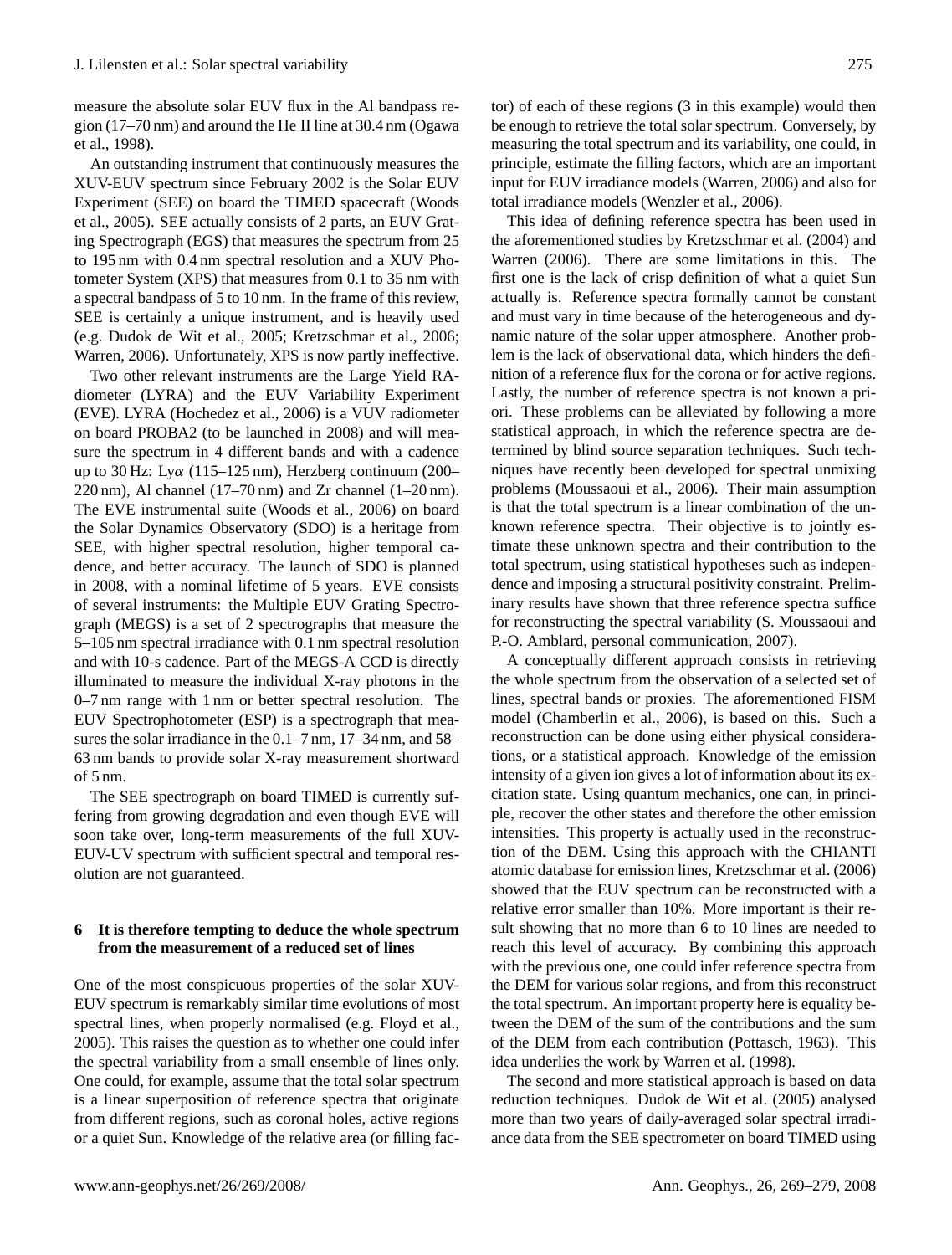the Singular Value Decomposition (SVD) method [\(Golub](#page-8-34) [and Van Loan,](#page-8-34) [2000\)](#page-8-34). The SVD is commonly used in multivariate statistics to replace an ensemble of correlated variables by a smaller set of new variables, whose linear combination captures the main features of the original data. Using the SVD, a basic set of lines was extracted, from which the salient features of the spectral variability could be reconstructed. A first result is that 5 to 8 of these lines are sufficient for reconstructing the spectrum between 25 and 195 nm with a relative error below 7%, in excellent agreement with the study by [Kretzschmar et al.](#page-8-26) [\(2006\)](#page-8-26). The second important outcome is a strategy for determining the most appropriate lines. For a given number of lines, several possible combinations give almost equally good results. In determining the best combination, it is important to note that the choice of an observational set should be application-driven. [Lilensten](#page-9-33) [et al.](#page-9-33) [\(2007\)](#page-9-33), for example, determined the sets that are suited for thermospheric studies by determining the impact of individual lines on the ionosphere. The best set consists of H I at 102.572 nm, C III at 97.702 nm, O V at 62.973 nm, He I at 58.433 nm, Fe XV at 28.415 nm, and He II at 30.378 nm. It is noticeable that the HeII line is blended by SiXI line but the two lines behave differently as the first one is optically thick and the second one optically thin. The characterization of the dynamics which is the aim of this set is therefore not affected by this blending.

A third alternative is to use an artificial neural network as a flexible nonlinear model for fitting the XUV-EUV irradiance at given wavelengths, using a set of inputs that could include spectral lines, soft X-ray channels, etc. Such black-box models are now increasingly used for space weather applications, such as the forecast of the total electron content [\(Tulunay](#page-9-34) [et al.,](#page-9-34) [2006\)](#page-9-34).

All these studies provide a strong incentive for an instrument that would allow the full XUV-EUV spectrum to be recovered in real time from a few channels (spectral bands). Instead of using a full-fledged spectrograph, the flux would be measured by diodes, for which more robust technologies are being developed [\(Benmoussa et al.,](#page-7-8) [2006\)](#page-7-8). The methods we have described are excellent for nowcasting. Forecasting is a much more challenging task, which not only requires continuous XUV-EUV measurements, but also imaging of the Sun in several wavelengths and a better understanding of precursors. The slowly varying contribution of the quiet Sun is relatively easy to model, but forecasting the impulsive contribution of flares is still beyond reach.

## **7 Conclusion**

The XUV-EUV solar flux is a key parameter for space weather. This quantity is still poorly known and spectrally resolved measurements are scarce. There are several approaches for reconstructing the intensities at all wavelengths, using either proxies or by modelling the impact on the iono-

sphere. None of them are really suited for space weather applications, even if they all have their advantages, especially for solar-terrestrial research. Determining the XUV-EUV spectrum in real-time (or in near real-time), and for the long term is a real challenge. This objective is now within reach. Forecasting is still outside our current capabilities.

The next decades should see new concepts emerge. Spectro-imaging, even with coarse spatial resolution, would be of great interest for solar physics. As far as space weather is concerned, the reconstruction of the XUV-EUV flux from a linear combination of a few carefully chosen diode measurement would be of considerable interest. Because such an instrument would be lighter, cheaper and more robust than present spectrographs, it could piggyback on other spacecraft. The space weather community will soon have a chance to test this concept thanks to the simultaneous operation of LYRA on board PROBA2 and the EVE suite on board SDO.

*Acknowledgements.* The authors of this paper thank the COST 724 community for financial and scientific support.

Topical Editor W. Kofman thanks S. Koutchmy and W. Schmutz for their help in evaluating this paper. He also thanks F. Lefeuvre for his help in evaluating this paper.

### **References**

- <span id="page-7-2"></span>Alley, R. B., Berntsen, T., Bindoff, N. L., et al.: Climate Change 2007: The Physical Science Basis. Contribution of Working Group I to the Fourth Assessment Report of the Intergovernmental Panel on Climate Change, Cambridge University Press, Cambridge, 2007.
- <span id="page-7-6"></span>Arnaud, M. and Rothenflug, R.: An updated evaluation of recombination and ionization rates, Astron. Astrophys., 60, 425–457, 1985.
- <span id="page-7-7"></span>Arnaud, M. and Raymond, J. C.: Iron ionization and recombination rates and ionization equilibrium, Astrophys. J., 398, 394–406, 1992.
- <span id="page-7-0"></span>Bard, E. and Frank, M.: Climate change and solar variability: What's new under the sun?, Earth Planet. Sci. Lett., 248, 1–2, doi:10.1016/j.epsl.2006.06.016, 2006.
- <span id="page-7-8"></span>Benmoussa, A., Theissen, A., Scholze, F., et al.: Performance of diamond detectors for VUV applications, Nuclear Instruments and Methods in Physics Research A, 568, 398–405, doi:10.1016/j.nima.2006.06.007, 2006.
- <span id="page-7-4"></span>Brosch, N., Davies, J., Festou, M. C., and Gérard, J.-C.: A View to the future: Ultraviolet studies of the solar system, Astrophys. Space Science, 303, 103–122, doi:10.1007/s10509-005-9027-2, 2005.
- <span id="page-7-3"></span>Calisesi, Y. and Matthes, K.: The middle atmospheric ozone response to the 11-year solar cycle, Space Sci. Rev., 125, 273–286, doi:10.1007/s11214-006-9063-4, 2006.
- <span id="page-7-1"></span>Calisesi, Y., Bonnet, R.-M., Gray, L., Langen, J., and Lockwood, M. (Eds.): Solar variability and planetary climates, Springer Verlag, Berlin, 2006.
- <span id="page-7-5"></span>Cebula, R. P. and Deland, M. T.: Comparisons of the NOAA-11 SBUV/2, UARS SOLSTICE, and UARS SUSIM Mg II solar activity proxy indexes, Solar Phys., 177, 117–132, 1998.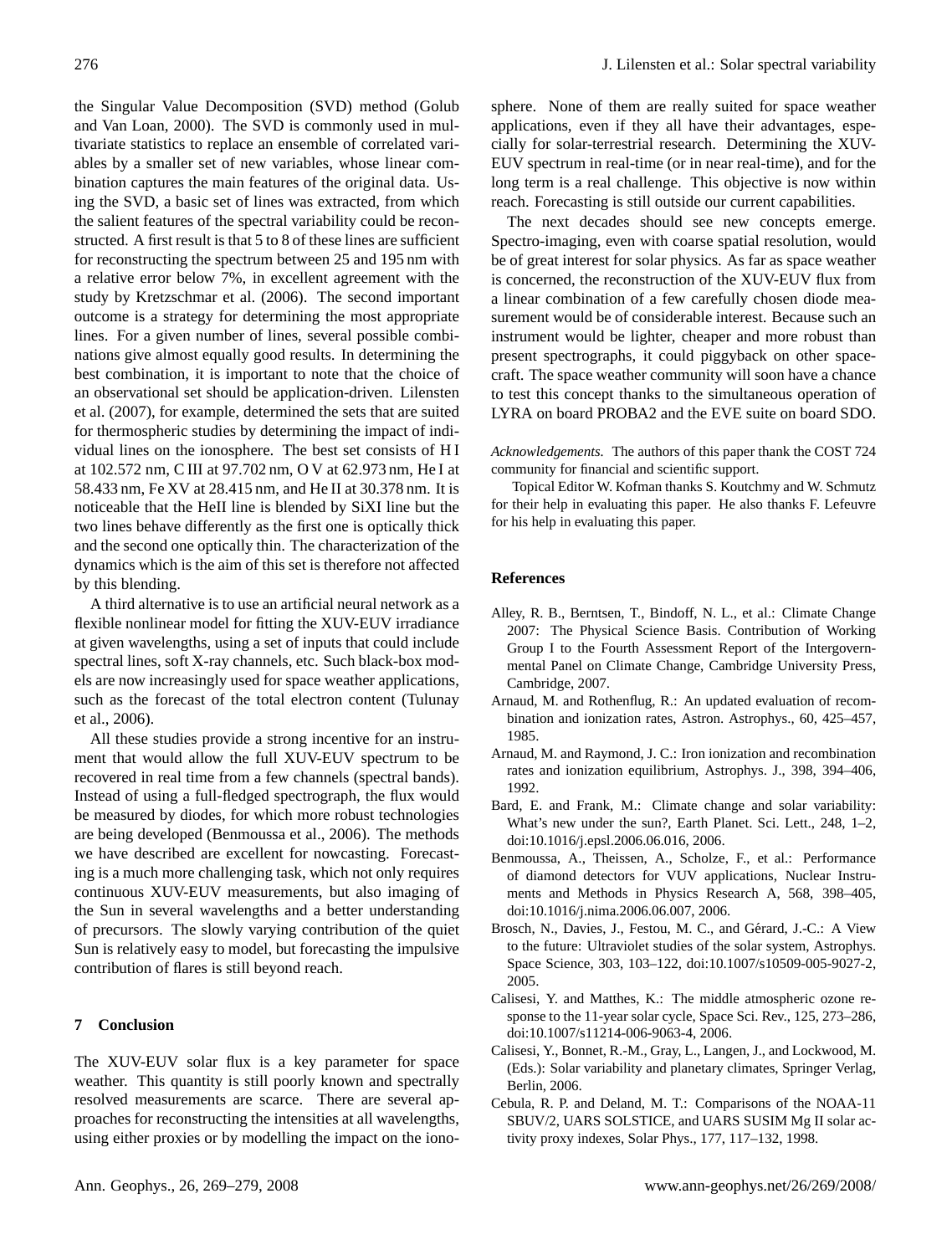- <span id="page-8-25"></span>Chamberlin, P. C., Woods, T. N., and Eparvier, F. G.: New flare model using recent measurements of the solar ultraviolet irradiance, in: 36th COSPAR Scientific Assembly, vol. 36 of COSPAR, Plenary Meeting, pp. 395–406, 2006.
- <span id="page-8-1"></span>Chapman, S.: The absorption and dissociative or ionizing effect of monochromatic radiation in an atmosphere on a rotating earth , Proc. Phys. Soc., 43, 26–45, 1931a.
- <span id="page-8-2"></span>Chapman, S.: The absorption and dissociative or ionizing effect of monochromatic radiation in an atmosphere on a rotating earth part II. Grazing incidence , Proc. Phys. Soc., 43, 483–501, 1931b.
- <span id="page-8-3"></span>Chapman, S.: Note on the Grazing-Incidence Integral Ch(x,  $\chi$ ) for Monochromatic Absorption in an Exponential Atmosphere, Proc. Phys. Soc. B, 66, 710–712, 1953.
- <span id="page-8-32"></span>Cook, J. W., Newmark, J. S., and Moses, J. D.: Coronal thermal structure from a differential emission measure map of the Sun, in: ESA SP-446: 8th SOHO Workshop: Plasma Dynamics and Diagnostics in the Solar Transition Region and Corona, edited by: Vial, J.-C. and Kaldeich-Schü, B., 8, 241–244, 1999.
- <span id="page-8-29"></span>Culot, F., Lathuillère, C., and Lilensten, J.: Influence of geomagnetic activity on the O I 630.0 and 557.7 nm dayglow, J. Geophys. Res., 110, 1304, doi:10.1029/2004JA010667, 2005.
- <span id="page-8-12"></span>Damon, P. E. and Laut, P.: Pattern of Strange Errors Plagues Solar Activity and Terrestrial Climate Data, EOS Transactions, 85, 370–374, doi:10.1029/2004EO390005, 2004.
- <span id="page-8-17"></span>de Toma, G., White, O. R., Knapp, B. G., Rottman, G. J., and Woods, T. N.: Mg II core-to-wing index: Comparison of SBUV2 and SOLSTICE time series, J. Geophys. Res., 102, 2597–2610, doi:10.1029/96JA03342, 1997.
- <span id="page-8-19"></span>Delaboudiniere, J.-P., Artzner, G. E., Brunaud, J., et al.: EIT: Extreme-Ultraviolet Imaging Telescope for the SOHO Mission, Solar Phys., 162, 291–312, 1995.
- <span id="page-8-30"></span>Donnelly, R.: Gaps between solar UV and EUV radiometry and atmospheric sciences, in: Solar Radiative Output Variation, edited by: Foukal, P., pp. 139–145, 1988.
- <span id="page-8-33"></span>Dudok de Wit, T., Lilensten, J., Aboudarham, J., Amblard, P.-O., and Kretzschmar, M.: Retrieving the solar EUV spectrum from a reduced set of spectral lines, Ann. Geophys., 23, 3055–3069, 2005,

[http://www.ann-geophys.net/23/3055/2005/.](http://www.ann-geophys.net/23/3055/2005/)

- <span id="page-8-24"></span>Dudok de Wit, T., Kretzschmar, M., Aboudarham, J., Amblard, P.- O., Auchere, F., and Lilensten, J.: Which solar EUV indices are ` best for reconstructing the solar EUV irradiance?, Adv. Space Res., in press, 2007.
- <span id="page-8-20"></span>Floyd, L., Newmark, J., Cook, J., Herring, L., and McMullin, D.: Solar EUV and UV spectral irradiances and solar indices, J. Atmos. Terr. Phys., 67, 3–15, 2005.
- <span id="page-8-34"></span>Golub, G. H. and Van Loan, C. F.: Matrix Computations, Johns Hopkins Press, Baltimore, 2000.
- <span id="page-8-8"></span>Haigh, J. D.: The Earth's climate and its response to solar variability, in: Saas-Fee Advanced Course 34: The Sun, Solar Analogs and the Climate, edited by: Rüedi, I., Güdel, M., and Schmutz, W., pp. 1-107, 2005.
- <span id="page-8-9"></span>Haigh, J. D. and Blackburn, M.: Solar influences on dynamical coupling between the stratosphere and troposphere, Space Sci. Rev., 125, 331–344, doi:10.1007/s11214-006-9067-0, 2006.
- <span id="page-8-10"></span>Harrison, R. G. and Carslaw, K. S.: Ion-aerosol-cloud processes in the lower atmosphere, Rev. Geophys., 41, 2–1, doi:10.1029/2002RG000114, 2003.

<span id="page-8-16"></span>Heath, D. F. and Schlesinger, B. M.: The Mg 280-nm doublet as

a monitor of changes in solar ultraviolet irradiance, J. Geophys. Res., 91, 8672–8682, 1986.

- <span id="page-8-22"></span>Hinteregger, H. E.: Representation of Solar EUV Fluxes for Aeronomical Applications, Adv. Space Res., 1, 39–52, 1981.
- <span id="page-8-23"></span>Hinteregger, H. E. and Katsura, F.: Observational, Reference and Model Data on Solar EUV, from Measurements on AE-E, Geophys. Res. Lett., 8, 1147–1150, 1981.
- <span id="page-8-21"></span>Hinteregger, H. E., Bedo, D. E., and Manson, J. E.: The EUV spectrophotometer on Atmosphere Explorer, Radio Sci., 8, 349–354, 1973.
- <span id="page-8-31"></span>Hochedez, J.-F., Schmutz, W., Stockman, Y., et al.: LYRA, a solar UV radiometer on Proba2, Adv. Space Res., 37, 303–312, doi:10.1016/j.asr.2005.10.041, 2006.
- <span id="page-8-7"></span>Jakowski, N., Schlüter, S., and Sardon, E.: Total electron content of the ionosphere during thegeomagnetic storm on 10 January 1997, J. Atmos. Terr. Phys., 61, 299–307, 1999.
- <span id="page-8-15"></span>Johannesson, A., Marquette, W., and Zirin, H.: Reproduction of the Lyman  $\alpha$  Irradiance Variability from Analysis of Full-Disk Images in the CaII K-Line, Solar Phys., 161, 201–204, 1995.
- <span id="page-8-18"></span>Judge, D. L., McMullin, D. R., Ogawa, H. S., Hovestadt, D., Klecker, B., Hilchenbach, M., Mobius, E., Canfield, L. R., Vest, R. E., Watts, R., Tarrio, C., Kuehne, M., and Wurz, P.: First solar EUV irradiances obtained from SOHO by the CELIAS/SEM, Solar Phys., 177, 161–173, 1998.
- <span id="page-8-27"></span>Kretzschmar, M., Lilensten, J., and Aboudarham, J.: Variability of the EUV quiet Sun emission and reference spectrum using SUMER, Astron. Astrophys., 419, 345–356, doi:10.1051/0004- 6361:20040068, 2004.
- <span id="page-8-26"></span>Kretzschmar, M., Lilensten, J., and Aboudarham, J.: Retrieving the solar EUV spectral irradiance from the observation of 6 lines, Adv. Space Res., 37, 341–346, doi:10.1016/j.asr.2005.02.029, 2006.
- <span id="page-8-28"></span>Krivova, N. A. and Solanki, S. K.: Modelling of irradiance variations through atmosphere models., Memorie della Societa Astronomica Italiana, 76, 834–+, 2005.
- <span id="page-8-5"></span>Lathuillere, C., Gault, W. A., Lamballais, B., Rochon, Y. J., and ` Solheim, B. H.: Doppler temperatures from  $O<sup>1</sup>D$  airglow in the daytime thermosphere as observed by the Wind Imaging Interferometer (WINDII) on the UARS satellite, Ann. Geophys., 20, 203–212, 2002,

[http://www.ann-geophys.net/20/203/2002/.](http://www.ann-geophys.net/20/203/2002/)

- <span id="page-8-0"></span>Lathuillère, C., Menvielle, M., Lilensten, J., Amari, T., and Radicella, S. M.: From the Sun's atmosphere to the Earth's atmosphere: an overview of scientific models available for space weather developments, Ann. Geophys., 20, 1081–1104, 2002, [http://www.ann-geophys.net/20/1081/2002/.](http://www.ann-geophys.net/20/1081/2002/)
- <span id="page-8-11"></span>Laut, P.: Solar activity and terrestrial climate: an analysis of some purported correlations, J. Atmos. Terr. Phys., 65, 801–812, doi:10.1016/S1364-6826(03)00041-5, 2003.
- <span id="page-8-13"></span>Lean, J. L.: Solar ultraviolet irradiance variations – A review, J. Geophys. Res., 92, 839–868, 1987.
- <span id="page-8-14"></span>Lean, J. L.: Variations in the Sun's radiative output, Rev. Geophys., 29, 505–535, 1991.
- <span id="page-8-6"></span>Leroy, J.-L.: Polarization of light and astronomical observation, vol. 4 of Advances in astronomy and astrophysics, Gordon & Breach Science, 2000.
- <span id="page-8-4"></span>Lilensten, J.: Kinetic/fluid approaches coupling: application to the dynamics of the high latitude ionosphere, in: ERCA, edited by: Boutron, C., vol. 3, pp. 317–336, EDP Sciences, Paris, 1999.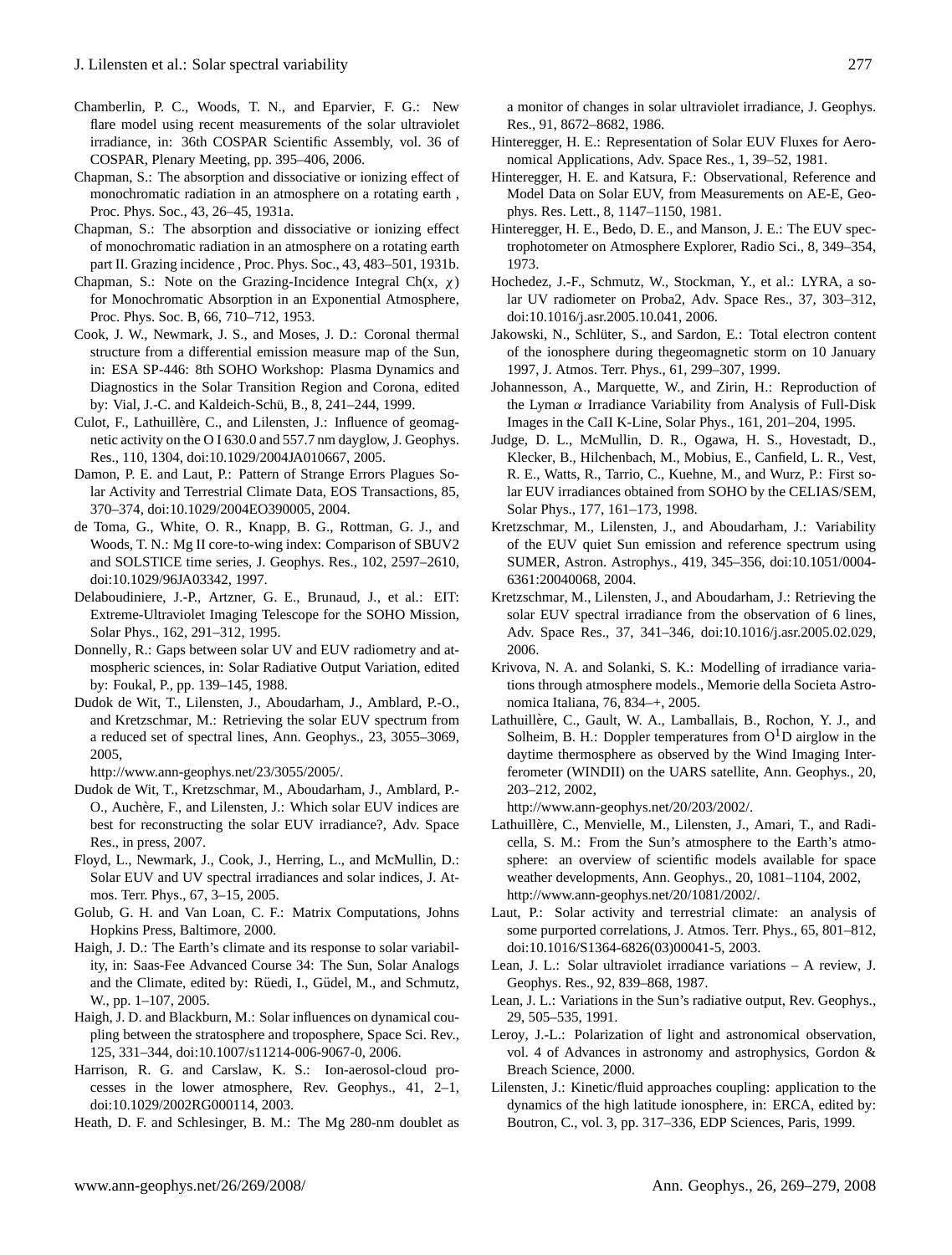- <span id="page-9-3"></span>Lilensten, J. and Blelly, P.-L.: The TEC and F2 parameters as tracers of the ionosphere and thermosphere, J. Atmos. Terr. Phys., 64, 775–793, 2002.
- <span id="page-9-27"></span>Lilensten, J., Kofman, W., Wisemberg, J., Oran, E. S., and Devore, C. R.: Ionization efficiency due to primary and secondary photoelectrons – A numerical model, Ann. Geophys., 7, 83–90, 1989,

[http://www.ann-geophys.net/7/83/1989/.](http://www.ann-geophys.net/7/83/1989/)

- <span id="page-9-5"></span>Lilensten, J., Delorme, P., Samouillan, S., Engel, E., and Barthélémy, M.: Influence of the thermosphere on electromagnetic waves propagation: Application to GPS signal, Radio Sci., 40, 3057–3069, doi:10.1029/2004RS003057, 2005.
- <span id="page-9-33"></span>Lilensten, J., Dudok de Wit, T., Aboudarham, J., Auchère, F., and Kretzschmar, M.: How to choose an observed set of solar lines for aeronomy driven applications, Ann. Geophys., in press, 2007.
- <span id="page-9-4"></span>Lunt, N., Kersley, L., and Bailey, G. J.: The influence of the protonosphere on GPS observations: Model simulations, Radio Sci., 34, 725–732, doi:10.1029/1999RS900002, 1999.
- <span id="page-9-23"></span>Mikhailov, A. V. and Schlegel, K.: A self-consistent estimate of  $O^+$ + N<sub>2</sub> – rate coefficient and total EUV solar flux with  $\lambda$ <1050 Å using EISCAT observations, Ann. Geophys., 18, 1164–1171, 2000,

[http://www.ann-geophys.net/18/1164/2000/.](http://www.ann-geophys.net/18/1164/2000/)

- <span id="page-9-31"></span>Moussaoui, S., Brie, D., Mohammad-Djafari, A., and Carteret, C.: Separation of non-negative mixture of non-negative sources using a Bayesian approach and MCMC sampling, IEEE Transactions on Signal Processing, 11, 4133–4145, 2006.
- <span id="page-9-2"></span>Nicholas, A. C., Picone, J. M., Thonnard, S. E., Meier, R. R., Dymond, K. F., and Drob, D. P.: A methodology for using optimal MSIS parameters retrieved from SSULI data to compute satellite drag on LEO objects, J. Atmos. Terr. Phys., 62, 1317–1326, 2000.
- <span id="page-9-24"></span>Nusinov, A. A.: Ionosphere as a natural detector for investigations of solar EUV flux variations, Adv. Space Res., 37, 426–432, doi:10.1016/j.asr.2005.12.001, 2006.
- <span id="page-9-30"></span>Ogawa, H. S., Judge, D. L., McMullin, D. R., Gangopadhyay, P., and Galvin, A. B.: First-year continuous solar EUV irradiance from SOHO by the CELIAS/SEM during 1996 solar minimum, J. Geophys. Res., 103, 1, 1998.
- <span id="page-9-14"></span>Pap, J. M. and Fröhlich, C.: Total solar irradiance variations, J. Atmos. Terr. Phys., 61, 15–24, 1999.
- <span id="page-9-13"></span>Pap, J. M., Froehling, H. R., Hudson, H. S., and Solanki, S. K. A., eds.: The Sun as a variable star: solar and stellar irradiance variations, vol. 96, Cambridge University Press, Cambridge, 1994.
- <span id="page-9-15"></span>Phillips, K. J. H.: Guide to the Sun, Cambridge University Press, Cambridge, 1995.
- <span id="page-9-32"></span>Pottasch, S. R.: The lower solar corona: interpretation of the ultraviolet spectrum., Astrophys. J., 137, 945–966, 1963.
- <span id="page-9-21"></span>Richards, P. G., Fennelly, J. A., and Torr, D. G.: EUVAC: A solar EUV flux model for aeronomic calculations, J. Geophys. Res., 99, 8981–8992, 1994.
- <span id="page-9-22"></span>Richards, P. G., Woods, T. N., and Peterson, W. K.: HEUVAC: A new high resolution solar EUV proxy model, Adv. Space Res., 37, 315–322, doi:10.1016/j.asr.2005.06.031, 2006.
- <span id="page-9-10"></span>Roble, R. G. and Dickinson, R. E.: How will changes in carbon dioxide and methane modify the mean structure of the mesosphere and thermosphere?, Geophys. Res. Lett., 16, 1441–1444, 1989.
- <span id="page-9-8"></span>Rozanov, E., Schraner, M., Egorova, T., Ohmura, A., Wild, M.,

Schmutz, W., and Peter, T.: Solar signal in atmospheric ozone, temperature and dynamics simulated with CCM SOCOL in transient mode, Memorie della Societa Astronomica Italiana, 76, 876–888, 2005.

<span id="page-9-28"></span>Schlegel, K.: Auroral zone E-region conductivities during solar minimum derived from EISCAT data, Ann. Geophys., 6, 129– 137, 1988,

[http://www.ann-geophys.net/6/129/1988/.](http://www.ann-geophys.net/6/129/1988/)

- <span id="page-9-29"></span>Schmidtke, G., Tobiska, W. K., and Winningham, D.: TIGERprogram for thermospheric-ionospheric geospheric research Long-term measurement of solar EUV/UV fluxes for thermospheric-ionospheric (T/I) modelling and for space weather investigations, Adv. Space Res., 29, 1553–1559, 2002.
- <span id="page-9-1"></span>Schunk, R. W. and Nagy, A. F.: Ionospheres, Cambridge University Press, Cambridge, 2004.
- <span id="page-9-11"></span>Sentman, D. D., Wescott, E. M., Osborne, D. L., Hampton, D. L., and Heavner, M. J.: Preliminary results from the Sprites94 aircraft campaign: 1. Red sprites, Geophys. Res. Lett., 22, 1205– 1208, 1995.
- <span id="page-9-26"></span>Singh, V. and Tyagi, S.: Testing of solar EUV flux models using  $5577\text{\AA}$ , 6300 $\text{\AA}$  and 7320 $\text{\AA}$  dayglow emissions, Adv. Space Res., 30, 2557–2562, 2002.
- <span id="page-9-25"></span>Strickland, D. J., Lean, J. L., Meier, R. R., Christensen, A. B., Paxton, L. J., Morrison, D., Craven, J. D., Walterscheid, R. L., Judge, D. L., and McMullin, D. R.: Solar EUV irradiance variability derived from terrestrial far ultraviolet dayglow observations, Geophys. Res. Lett., 31, 3801, doi:10.1029/2003GL018415, 2004.
- <span id="page-9-7"></span>Svensmark, H.: Cosmoclimatology: a new theory emerges, Astron. Geophys., 48, 18–1, doi:10.1111/j.1468-4004.2007.48118.x, 2007.
- <span id="page-9-6"></span>Svensmark, H. and Friis-Christensen, E.: Variation of cosmic ray flux and global cloud coverage-a missing link in solar-climate relationships, J. Atmos. Terr. Phys., 59, 1225–1232, 1997.
- <span id="page-9-9"></span>Tinsley, B. A.: Solar wind mechanism suggested for weather and climate change, EOS Transactions, 75, 369–369, doi:10.1029/94EO01010, 1994.
- <span id="page-9-18"></span>Tobiska, W. K.: Revised solar extreme ultraviolet flux model, J. Atmos. Terr. Phys., 53, 1005–1018, 1991.
- <span id="page-9-0"></span>Tobiska, W. and Nusinov, A.: ISO 21348 - Process for determining solar irradiances, in: 36th COSPAR Scientific Assembly, vol. 36 of COSPAR, Plenary Meeting, pp. 2621–2630, 2006.
- <span id="page-9-12"></span>Tobiska, W. K.: Recent solar extreme ultraviolet irradiance observations and modeling: A review, J. Geophys. Res., 98, 18 879– 18 893, 1993.
- <span id="page-9-19"></span>Tobiska, W. K. and Eparvier, F. G.: EUV97: Improvements to EUV irradiance modeling in the soft X-rays and FUV, Solar Phys., 177, 147–159, 1998.
- <span id="page-9-20"></span>Tobiska, W. K., Woods, T., Eparvier, F., Viereck, R., Floyd, L., Bouwer, D., Rottman, G., and White, O. R.: The SOLAR2000 empirical solar irradiance model and forecast tool, J. Atmos. Terr. Phys., 62, 1233–1250, 2000.
- <span id="page-9-16"></span>Torr, M. R. and Torr, D. J.: Ionization frequencies for major thermospheric constituents as a function of solar cycle 21, Geophys. Res. Lett., 6, 771–774, 1979.
- <span id="page-9-17"></span>Torr, M. R. and Torr, D. J.: Ionization frequencies for solar cycle 21: revised, J. Geophys. Res., 90, 6675–6678, 1985.
- <span id="page-9-34"></span>Tulunay, E., Senalp, E. T., Radicella, S. M., and Tulunay, Y.: Forecasting total electron content maps by neural network technique, Radio Sci., 41, 4016, doi:10.1029/2005RS003285, 2006.